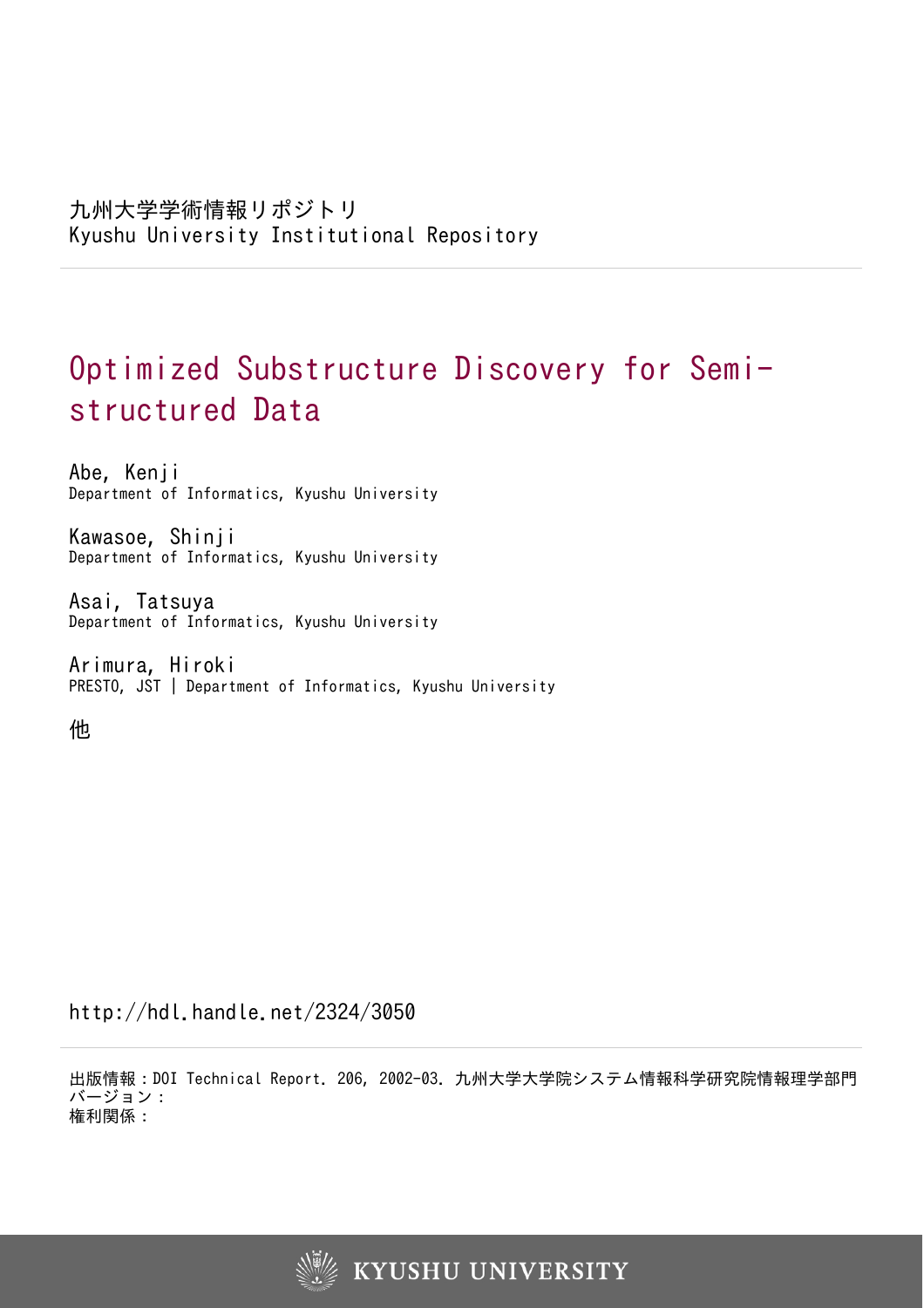## Optimized Substru
ture Dis
overy for Semi-stru
tured Data

Kenji Abe-, Shinji Kawasoe - Tatsuya Asai-, Hiroki Arimura + , and Setsuo Arikawa1

> the Department of Informatics, Kyushu University 6-10-1 Hakozaki Higashi-ku, Fukuoka 812-8581, JAPAN  $\{$ k-abe,s-kawa,t-asai,arim,arikawa $\}$ @i.kyushu-u.ac.jp <sup>2</sup> PRESTO, JST, JAPAN

Abstract. We address the problem of finding interesting substructures from a collection of semi-structured data such as XML or HTML. Our framework of data mining is optimized pattern dis
overy introdu
ed by Fukuda et al., where the goal of a mining algorithm is to discover a pattern that optimizes a given statisti
al measure su
h as the information entropy over a lass of simple patterns. In this paper, modeling semi-structured data with labeled ordered trees, we study the efficient algorithm for the optimized pattern dis
overy problem for the lass. In a previous paper, we developed the rightmost expansion te
hnique and the incremental occurrence update technique by generalizing enumeration technique developed by Bayardo (SIGMOD'98) for discovering long itemsets to implement an efficient frequent pattern miner for the class of labeled ordered trees. By ombining these te
hnique with the pruning te
hnique for optimized patterns of Morishita and Sese (PODS'00), we present an efficient algorithm for finding optimized patterns for labeled ordered trees of bounded size. Experimental results show that our algorithm perform well on a variety of size of data and range of parameters. We also show an approximation hardness result for labeled ordered trees of unbounded size.

## <sup>1</sup> Introdu
tion

Re
ent progress of network and storage te
hnologies have made it easier for an individual or an organization to collect, exchange, and accumulate massive amounts of ele
troni data through inter/intranet in the form of text streams, data sheets in PDF, HTML pages, and XML archives [18]. Such semi-structured data [1] are heterogeneous collections of weakly structured data that have no rigid stru
tures, and thus traditional information retrieval and data mining methods do not work. Hence, there are potential demands for extracting unknown information from these semi-structured data  $[6, 11, 12, 16, 20]$ .

#### Ordered Trees

In this paper, we study the problem of finding interesting substructure from a given olle
tion of semi-stru
tured data in HTML or XML format. In Fig. 1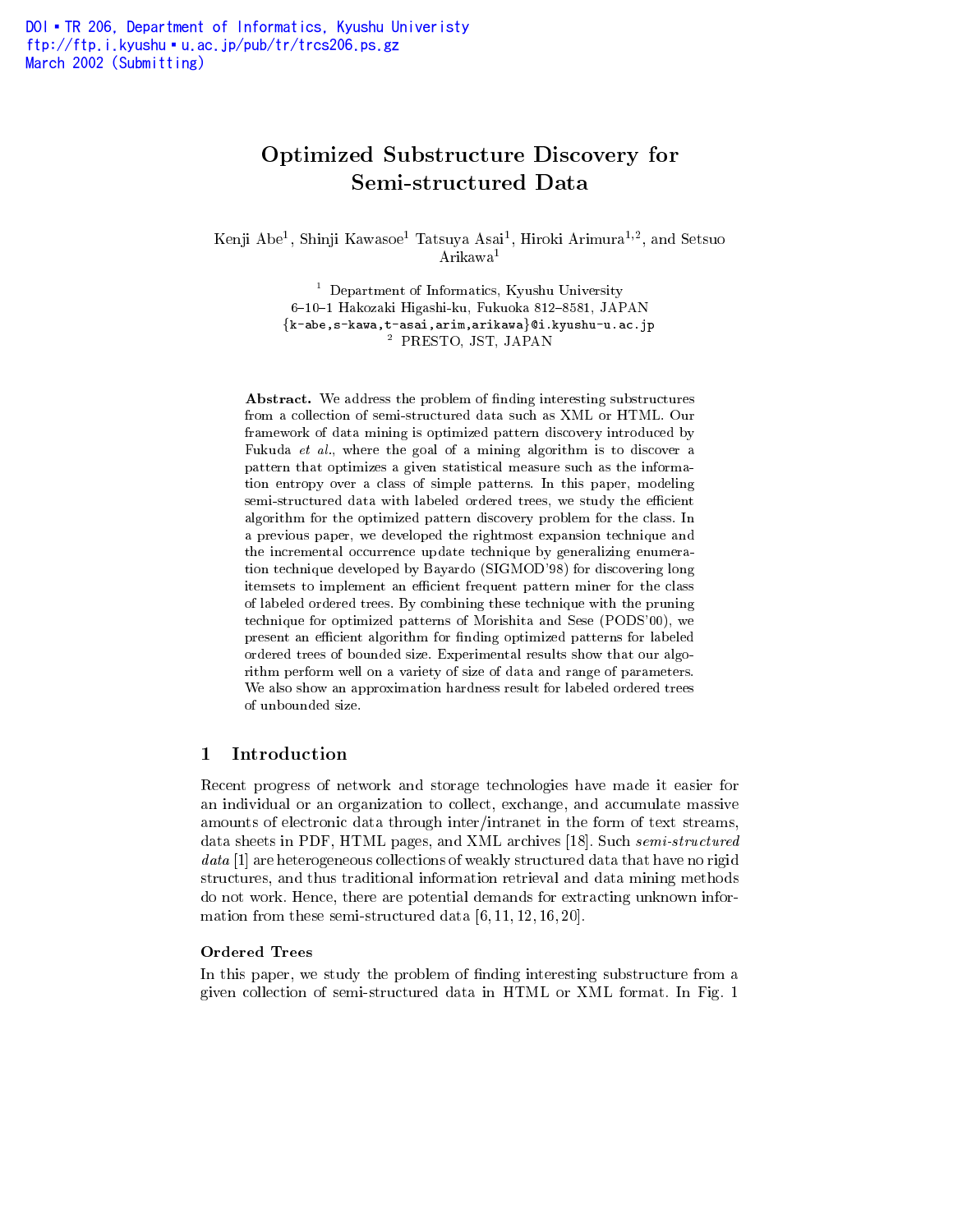```
<people>
   p = -1<name> Alan </name>
      <tel> 7786 </tel>
      <tel> 2133 </tel>
   </person>p \sim 15.5 is the distribution of 15.5<name> <first> Sara </first>
            <last> Green </last>
      \langle/name\rangle<tel> 6877 </tel>
   </person><person age="33" height="187">
      <name> Fred </name>
   </person></people>
```
(a) An XML document (b) The DOM tree for the left document

#### Fig. 1. XML data expressions

(a), we show an XML data as an example of semi-stru
tured data, whi
h are hierarchically structured texts with a set of tags as markups. We model such semi-structured data and the patterns for them both by *labeled ordered trees* as shown in Fig. 1 (b), where ea
h node is labeled by symbols from an alphabet and the hildren of ea
h node are ordered from left to right. We model XML attributes and text values with the nodes and tags in these trees.

The class of patterns we consider is that of labeled ordered trees of bounded size. Given labeled ordered trees alled a pattern tree and a data tree, the pattern tree mat
hes the data tree if there is a one-to-one mapping from the nodes of the pattern tree to the nodes of the data tree that preserves the direct ancestor relation, the possibly indirect sibling relation, and the labeling information.

#### Optimized pattern Dis
overy

We employed the *optimized pattern discovery* as our framework of semi-structured data mining, which has its origin in the statistical decision theory in 1970's [7] and redis
overed in data mining, ma
hine learning and omputational learning theory in the middle of  $1990's [8, 10, 13-15].$ 

Let  $\mathcal C$  be a class of patterns to discover. Assume that we are given a collection S of *documents* and a *binary labeling function*  $\xi$  over documents in S that indicates if a document has a property of interest. A pattern  $H \in \mathcal{C}$  splits the input collection into the disjoint sets  $S_1$  and  $S_0$  of matched documents and the unmatched documents. To measure the goodness of the split  $(S_1, S_0)$ , we use a statistical measure  $G_{\xi}(S_1, S_0) \in [0, 1]$  such as the classification error or the information entropy. Then, the goal of optimized pattern discovery is to find an optimized pattern  $H \in \mathcal{C}$  that minimizes the statistical measure  $G_{\xi}(S_1, S_0)$  over all patterns in the class  $\mathcal{C}$ .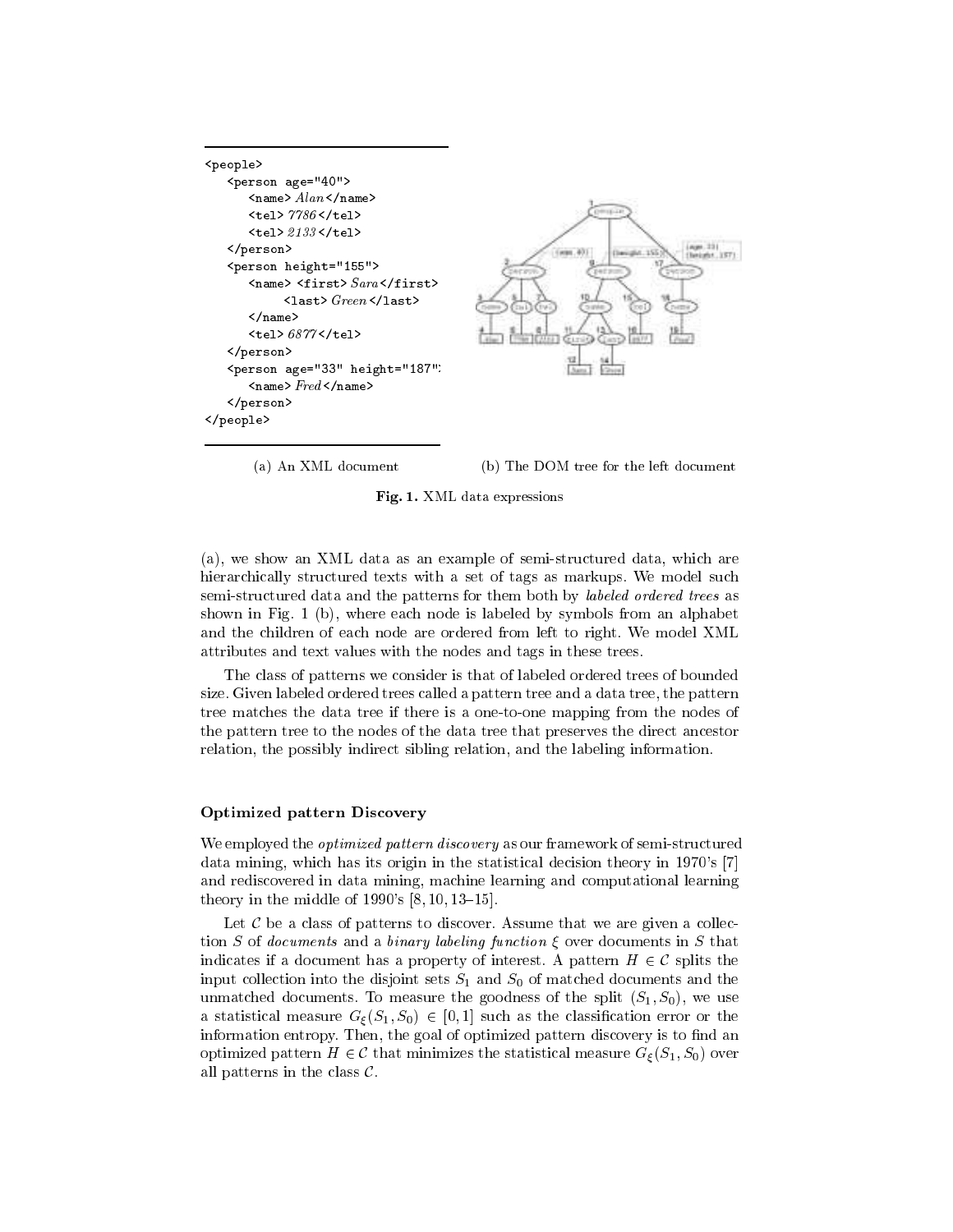#### **Main Results**

In a previous paper [3], we considered the frequent pattern discovery problem for the class of labeled ordered trees and presented an efficient algorithm **FREQT**. Previous algorithms for finding tree-like patterns basically adopted a straightforward generate-and-test strategy  $[12, 19]$ . In contrast, our algorithm FREQT is an incremental algorithm that simultaneously constructs the set of frequent patterns and their occurrences level by level. For the purpose, we devise an efficient enumeration te
hnique for ordered trees by generalizing the itemset enumeration tree by Bayardo [4].

Based on the rightmost expansion and the incremental occurrence-update techniques of FREQT, in Section 3 we present an efficient mining algorithm OPTT that solves the optimized pattern dis
overy problem for labeled ordered trees. We also in
orporate into OPTT a pruning te
hnique with onvexity measure by Sese and Morishita  $[14]$ . In the case that the maximum size of patterns is bounded but the number of labels are slowly growing in the total size  $N$  of input, we show that OPTT runs in  $O(\mathcal{C}/N)$  time for some constant  $\mathcal{C} > 0,$  and is more efficient than a straightforward algorithm with super linear time complexity in N if  $k = O(1)$ . Furthermore, we show that in the case that the maximum pattern size  $k$  is unbounded, the optimized patterns are hard to discover in ontrast. Experimental results in Se
tion 4 show that our algorithm s
ales well and efficiently finds optimized labeled ordered trees from a real datasets. In Section 5, we conclude.

#### Related Works

There are many studies on information and data retrieval from semi-structured databases  $[1, 18]$ . In contrast, not many researches have been done on semistructured data mining  $[6, 11, 12, 19{-}21]$ .

Wang and Liu [20] considered the problem of finding frequent tree-like patterns from a semi-structured data, and presented an Apriori-style algorithm for the problem. Since in their framework a pattern is represented with a collection of paths, the branching information of a tree is lost. Dehaspe *et al.* [6] presented the efficient algorithm for solving the frequent substructure discovery problem for labeled graphs, and applied it to the problem of function prediction of chemical compounds. Wang, Shapiro, Shasha et al. [19] devised the algorithm for dis
overing approximately ommon subtree, and applied it to motif dis
overy in genomi
s.

Matsuda and Motoda et al. [11] presented an efficient algorithm, called the graph-based indu
tion, for dis
overing interesting patterns in dire
ted graphs. Although they adopted a framework similar to the optimized pattern discovery, their interests are in developing an efficient heuristic search algorithm rather than exhaustive computation of optimized patterns. Inokuchi et al.  $[9]$  presented an Apriori-style algorithm for finding frequent subgraphs.

Miyahara et al. [12] consider discovery of labeled ordered trees in more general framework alled tag-tree patterns, but their algorithm is a straightforward generate-test algorithm.

Independently to our previous work, Zaki [21] very recently proposed efficient algorithms for the frequent pattern dis
overy problem for ordered trees, whi
h is essentially same to our rightmost expansion. Also, he reported that a depth-first sear
h algorithm equipped with his enumeration te
hnique performs very well.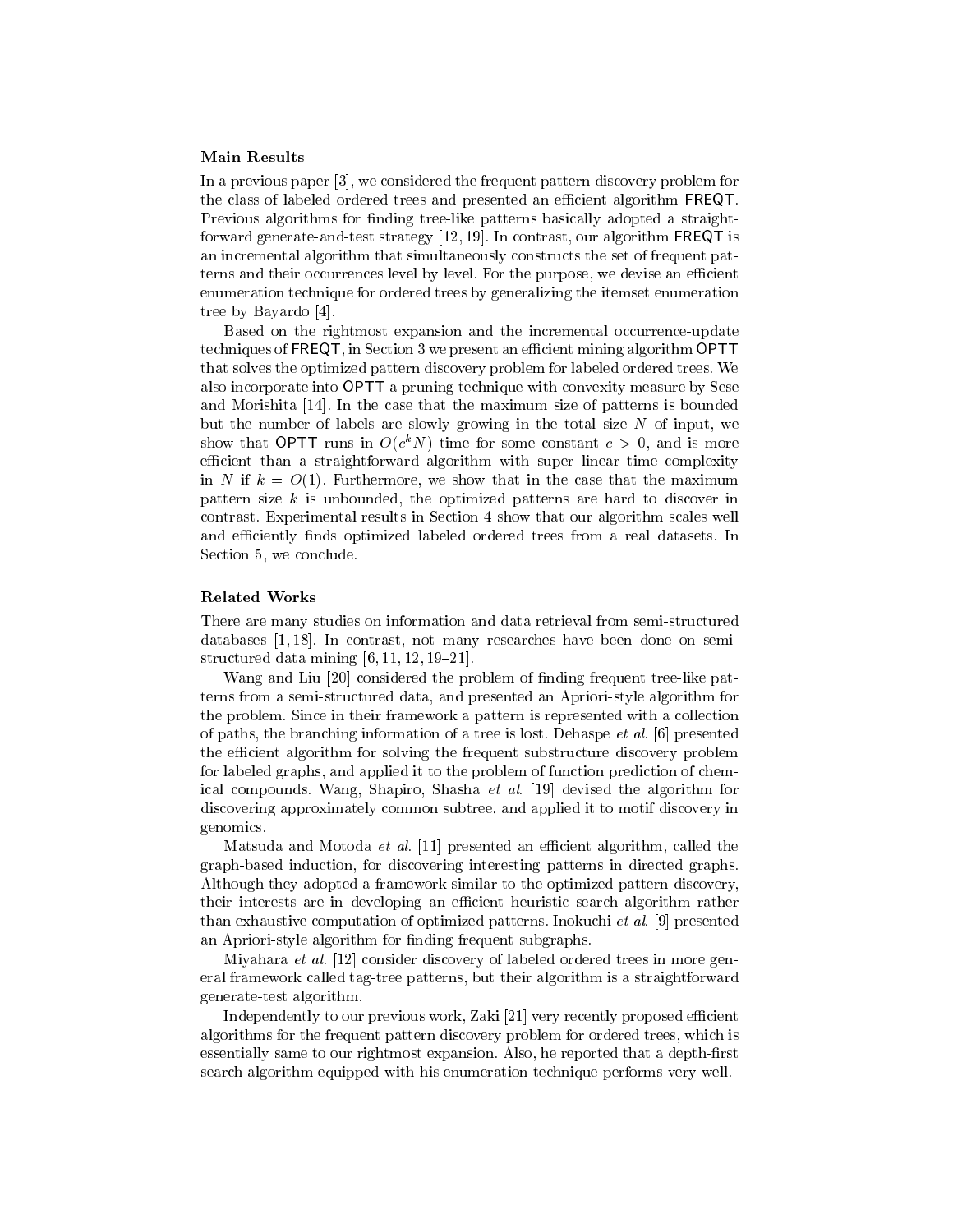

**Fig. 2.** A data tree D and a pattern tree T on the set  $\mathcal{L} = \{A, B\}$  of labels

## <sup>2</sup> Preliminaries

#### 2.1 Labeled Ordered Trees

Let  $\mathcal{L} = \{\ell, \ell_0, \ell_1, \ldots\}$  be a finite alphabet of labels, which correspond to tags in XML and HTML. As a model of semi-stru
tured databases and patterns su
h as XML [18] and OEM model [1], we adopt the class of labeled ordered trees defined as follows.

A labeled ordered tree on  $\mathcal L$  (an ordered tree, for short) of size  $k > 0$  [2] is a 6-tuple  $T = (V, E, B, \mathcal{L}, L, v_0),$  where  $V = \{1, \ldots, k\}$   $(n \geq 0), E \subseteq V^2$  is the parent-child relation such that  $(parent, child) \in E$ ,  $B \subseteq V^2$  the (possibly indirect) sibling relation such that  $(elder, younger) \in B$ .  $L : V \rightarrow \mathcal{L}$  is the labeling function, where with  $\alpha$  and  $\alpha$  is and  $\alpha$  is a convention, with root variable  $\alpha$ we assume that all nodes of T are numbered by the preorder traversal [2] of T. Consequently, The root  $v_0$  is 1 and the rightmost leaf is k. In what follows, given an ordered tree  $T = (V, E, B, \mathcal{L}, L, v_0)$ , we refer to  $V, E, B, L$ , respectively, as  $V_T, E_T, B_T$  and  $L_T$  if it is clear from context.

Given labeled ordered trees  $T, D$ , called the *pattern tree* and the *data tree*, resp., a function  $\varphi : V_T \to V_D$  from nodes of T to nodes of D is a matching function of T into D if it satisfies the following conditions for any  $v, v_1, v_2 \in V_T$ :

- $\varphi$  is a one-to-one mapping.
- ${\varphi}$  preserves the parent relation, i.e.,  $(v_1, v_2) \in E_T$  iff  $(\varphi(v_1), \varphi(v_2)) \in E_D$ .
- ${\varphi}$  preserves the sibling relation, i.e.,  $(v_1, v_2) \in B_T$  iff  $(\varphi(v_1), \varphi(v_2)) \in B_D$ .
- $-\varphi$  preserves the labels, i.e.,  $L_T(v) = L_D(\varphi(v))$ .

A pattern tree T matches a data tree D (or T occurs in D) if there exists some matching function  $\varphi$  of T into D. Then, we define the root occurrence of T in D w.r.t.  $\varphi$  to be the node  $Root(\varphi) = \varphi(1) \in V_D$  of D that the root of T maps, and the set of the root-occurrences of T in D by  $Occ(T)$  $\{Root(\varphi) | \varphi \text{ is a matching function of } T \text{ into } D\}.$ 

For every  $k \geq 0$ , we denote by  $\mathcal{T}_k$  the class of labeled ordered trees of size exactly k over L, and by  $\mathcal{T} = \bigcup_{k\geq 0} \mathcal{T}_k$  the whole class. Let  $\mathcal{T}^k = \bigcup_{i\leq k} \mathcal{T}_i$ . We assume that  $\mathcal{T}_0$  contains the empty tree  $\perp$  of size zero and  $\perp$  matches to any tree at any node.

Example 1. In Fig. 2, we show examples of labeled ordered trees, say D and T, on the alphabet  $\mathcal{L} = \{A, B\}$ , where a circle with the number, say v, at its upper right corner indicates the node  $v$ , and the symbol appearing in a circle indicates its label  $L(v)$ . We also see that the nodes of these trees are numbered consecutively by the preorder. In this figure, a matching function, say  $\varphi_1$ , of the pattern  $T$  with three nodes into the data tree  $D$  with ten nodes is indicated by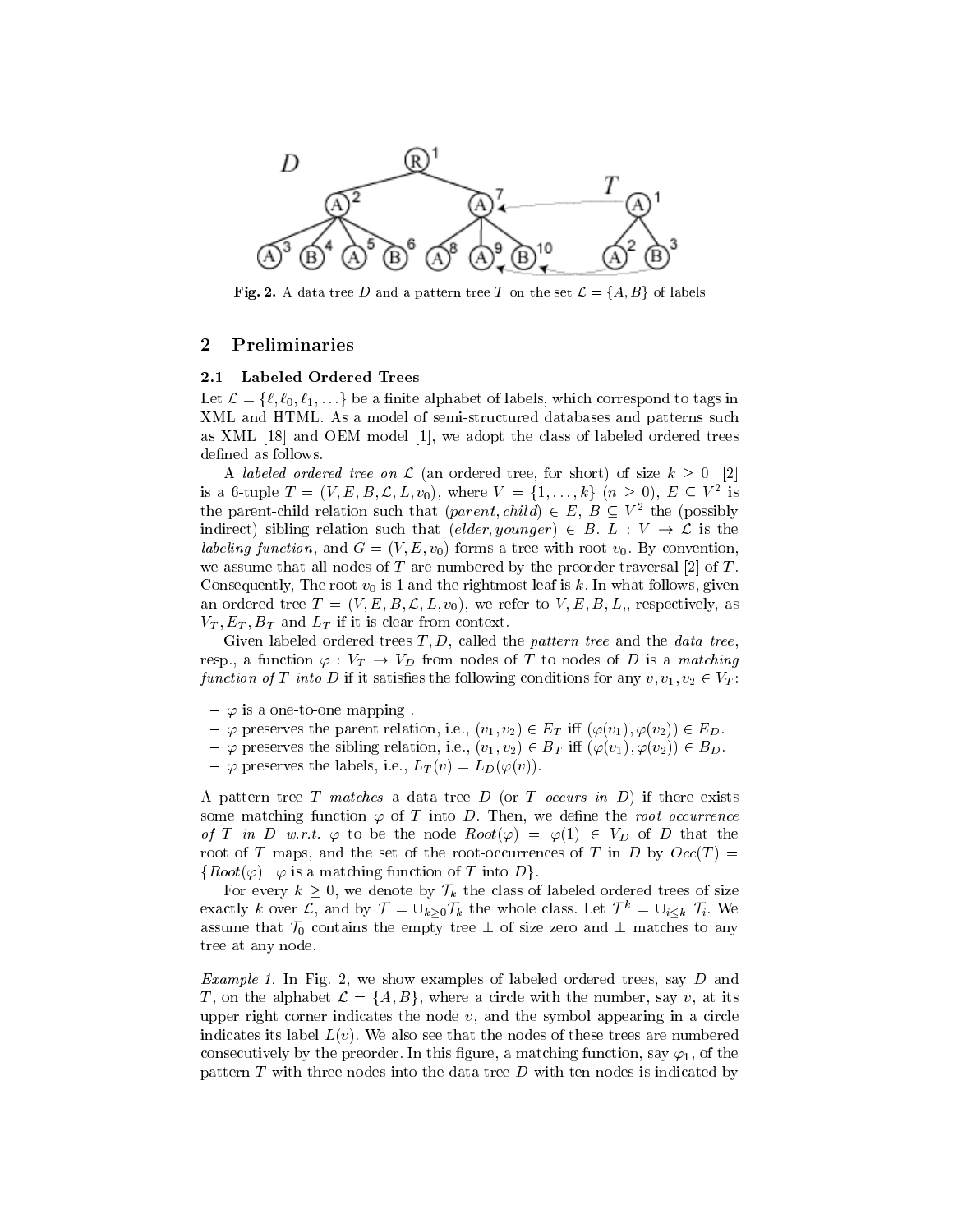a set of arrows from the nodes of T. The root-occurrences corresponding to  $\varphi_1$ is  $Root(\varphi) = 7$ . Furthermore, there are two root-occurrences of T in D, namely 2 and 7, while there are five matching functions of  $T$  into  $D$ .

The *length* of a path of  $T$  is defined by the number of its nodes. For every  $p \geq 0$  and a node v, the p-th parent of v, denoted by  $\pi_T^{\mu}(v)$ , is the unique ancestor  $u$  of  $v$  such that the length of the path from  $u$  to  $v$  has length exactly  $p$  + 1. By definition,  $\pi_T^{\perp}(v)$  is v itself and  $\pi_T^{\perp}(v)$  is the parent of v. The depth of a node  $v$  of  $T$ , denoted by  $depth(v)$ , is defined by the length  $d$  of the path  $x_0 = v_0, x_1, \ldots, x_{d-1} = v$  from the root  $v_0$  of T to the node v.

In this paper, we deal with the full lass of XML data and Dom trees. Thus, we transform a set of XML attribute-value pairs at a node into a set of two-node trees ordered in the lexicographic order of their labels [3], and the text value of a text node into a new child node of the node labeled with the text value. Note that this results that even for HTML/XML documents over fixed set of markup tags, the number of distin
t labels may not be onstant.

#### 2.2 Optimized Pattern Discovery

We introduce the optimized pattern discovery according to  $[7, 13]$ . Suppose that we are given a set  $D = \{D_1, \ldots, D_m\}$  of documents and an objective condition  $\xi: S \to \{0,1\}$ , where each document  $D_i$  is a labeled tree in our problem. The value  $\xi(D_i)$  indicates if a document  $D_i$  is interesting.

For every  $\alpha\in\{0,1\},$  let  $N_\alpha=\sum_{D_i\in D} \ [\ \xi(D_i)=\alpha\ ]$  and  $M_\alpha=\sum_{D_i\in D} \ [\ \xi(D_i)=\ ]$  $\alpha \wedge H$  matches  $D_i$ . That is,  $N_1$  and  $N_0$  are the numbers of positive and negative documents, and  $M_1$  and  $M_0$  are the numbers of matched and unmatched positive documents. Then, a pattern T on a labeled sample  $(D, \xi)$  defines a ontingen
y table (M1; M0; N1; N0).

An *impurity function* is any real-valued function  $\psi : [0,1] \to \mathbf{R}$  such that (i) it takes the maximum value  $\psi(\frac{1}{2})$  at 1/2, (ii) the minimum value  $\psi(0) = \psi(1) = 0$ at 0 and 1, and (iii)  $\psi$  is convex, i.e.,  $\psi((x+y)/2 \ge (\psi(x)+\psi(y))/2$  for every  $x, y \in [0, 1]$ . The followings are examples of impurity functions:

- The prediction error:  $\psi_1(x) = \min(x, 1-x)$  [7, 10].
- ${\rm -}$  The information entropy:  $\psi_2(x) = -x \log x (1 x) \log(1 x)$  [13].
- $-$  The Gini index:  $\psi_3(x) = 2x(1-x)$  [7].

Then, the object function of our optimized pattern discovery based on  $\psi$ , for every pattern T, D and  $\xi$ ,

$$
Obj_{S,\epsilon}^{\psi}(H) = N_1 \cdot \psi(M_1/N_1) + N_0 \cdot \psi(M_0/N_0),
$$

where  $(M_1, M_0, N_1, N_0)$  is a contingency table defined by the pattern H over S and  $\xi$ . A pattern  $\hat{H}$  is  $\psi$ -optimal within class C (or optimal, for short if  $\mathcal{O}bj_{S,\varepsilon}^{\tau}(H) = \min_{H \in \mathcal{C}} \mathcal{O}bj_{S,\varepsilon}^{\tau}(H).$ 

Let  $\mathcal C$  be the class of candidate patterns and  $\psi$  be any impurity function. Now, we state our data mining problem, called the *opitimal pattern discovery* problem for labeled ordered trees as follows.

#### $\psi$ -OPTIMIZED PATTERN DISCOVERY PROBLEM $({\cal C})$

**Given:** A set  $D = \{D_1, \ldots, D_m\}$  of documents and an objective condition  $\mathcal{E}: D \rightarrow \{0, 1\}.$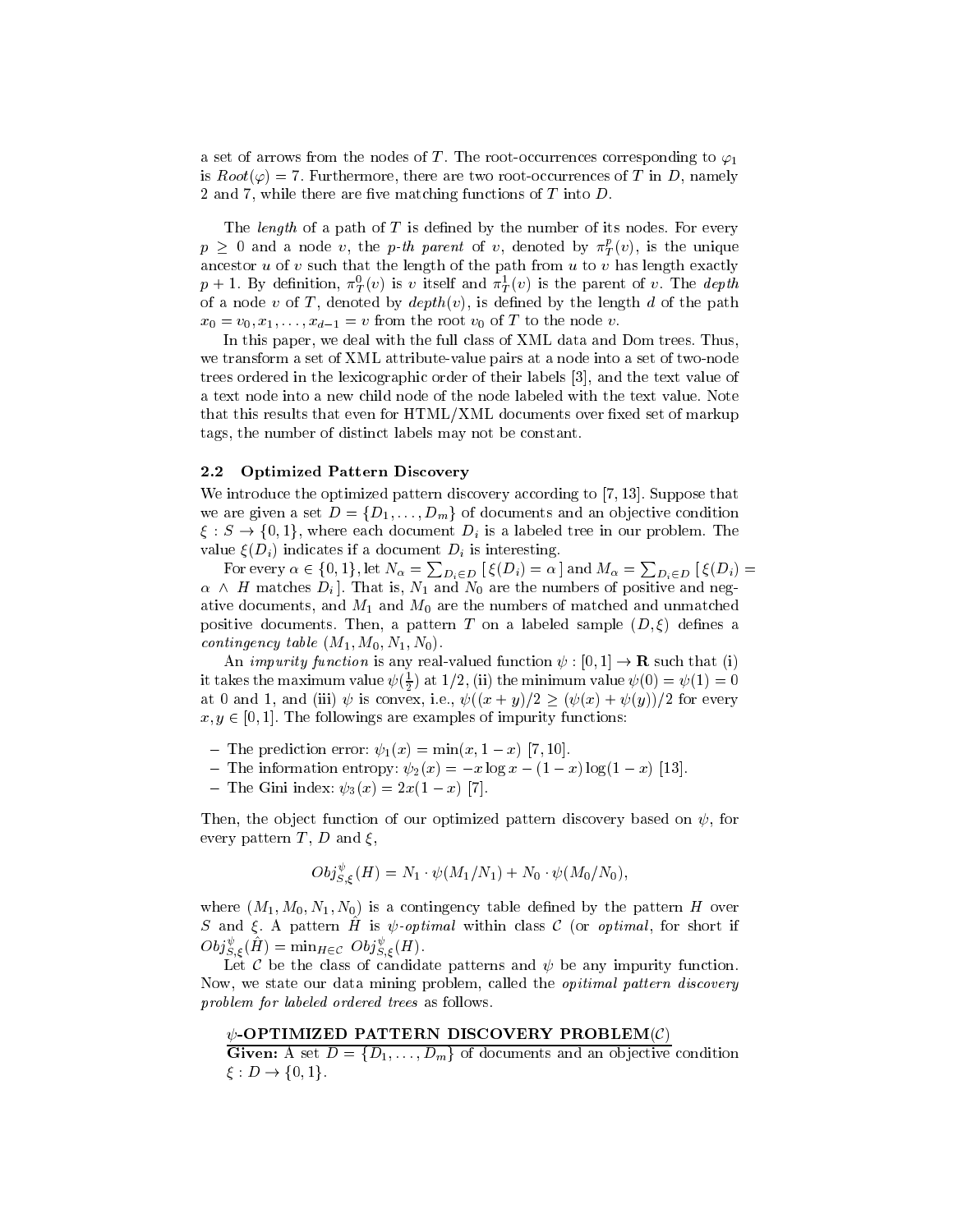#### Algorithm OPTT

*Input*: A label alphabet  $\mathcal{L}$ , an integer  $k \geq 0$ , a set D of labeled ordered trees over  $\mathcal{L}$  and an objective condition  $\xi: D \to \{0,1\}$ , and an impurity function  $\psi: [0,1] \to [0,1]$ . Output: A  $\psi$ -optimal pattern T of size at most k within  $\mathcal{T}_k$  on S and  $\xi$ .

- Variable: A queue or stack  $BD \subseteq \mathcal{T}$  of patterns, called boundary set, and a priority queue  $R \subseteq \mathcal{T} \times \mathbf{R}$  of patterns with real weight.
- 1.  $BD := \langle \perp, RMO(\perp) \rangle$ , where  $RMO(\perp)$  is the preorder traversal of D.
- 2. While  $BD \neq \emptyset$ , do:
	- (a)  $\langle S, RMO(S) \rangle := Pop(BD);$
	- (b) Compute  $eval := \bigcup_{i \in \mathcal{I}} S, \mathit{RM} \bigcup (S)$ );
	- Insert  $\langle S, eval \rangle$  into R with eval as the key;
	- (c) If  $Look ahead(S, RMO(S)) > Opt(R)$  then
	- $-$  Skip Step 2 (d) and go to the beginning of Step 2;
	- (d) For each  $\langle T, RMO(T) \rangle \in$  Expand-A-Tree $(S, RMO(S)),$  do:
		- $Push(\langle T, RMO(T) \rangle, BD);$
- 3. Return an optimal pattern  $\langle P, eval \rangle := DeleteMin(R)$ .

Fig. 3. An efficient algorithm for discovering the optimal pattern of bounded size, where search strategy is either breadth-first or depth-first depending on the choice of the boundary set BD

**Problem:** Find an optimal pattern  $H \in \mathcal{C}$  that minimizes the value  $Obj_{S,\mathcal{E}}^*(T)$ over all patterns in <sup>C</sup>.

Parti
ularly, we onsider the optimal pattern dis
overy problem for the lass of labeled ordered trees. From re
ent development in learning theory, it is known that any organisms that exists the control control communication control minimization  $\mathcal{L}_{\mathcal{A}}$ problem an best approximate arbitrary unknown probability distributions possibly with a given hypothesis space with a given hypothesis space of provided the space of  $\mathbb{R}^n$ 

#### 3 Mining Algorithms

In this se
tion, we present eÆ
ient algorithms for solving the optimal pattern dis
overy problem for ordered trees. Our algorithm employs the following observations: (i) Based on the rightmost expansion temperature technique of [3, 21 L ] (3, 21 L ] (3, 21 L ] (3, 21 erate all labeled ordered trees without dupli
ates by atta
hing <sup>a</sup> new rightmost leaf one by one; (ii) By taking the rightmost leaf of <sup>a</sup> pattern as the referen
e point  $\alpha$  and one compares the oppoint and occurrent measurements of a particle by maintaining the list of all not all not the rightmost leaf of the pattern maps. The rightmost leaf of the p <u>the computing the rementally the rightmost of the rightmost of the rightmost of the rightmost of the rightmost o</u> the expansion process of (i); (iii) Using the technologies of the technologies  $\sim$   $\sim$ based on the convexity of the statistical measure  $Obj_{S,\xi}(\cdot),$  one can efficiently prune unpromising bran
h inasear
h pro
ess.

In Fig. 3, we present our algorithms OPTT for dis
overing an optimal pattern that minimizes <sup>a</sup> given statisti
al measure within the lass of labeled ordered trees of bounded size <sup>k</sup> on <sup>a</sup> data tree <sup>D</sup>. The algorithm uses either <sup>a</sup> queue (FIFO list) or <sup>a</sup> sta
k (FILO list) to implement the boundary set DB onsisting an and the strategy is the strategy is the strategy is the search of the search and the breadthsearch or levelwise search if  $BD$  is a queue and the *depth-first search* if  $BD$  is a sta
k.

Let if a good the maximum size of patterns, I be a set of data trees and develop the  $\xi$  be an objective condition on D. Starting from the empty pattern  $\bot$  of size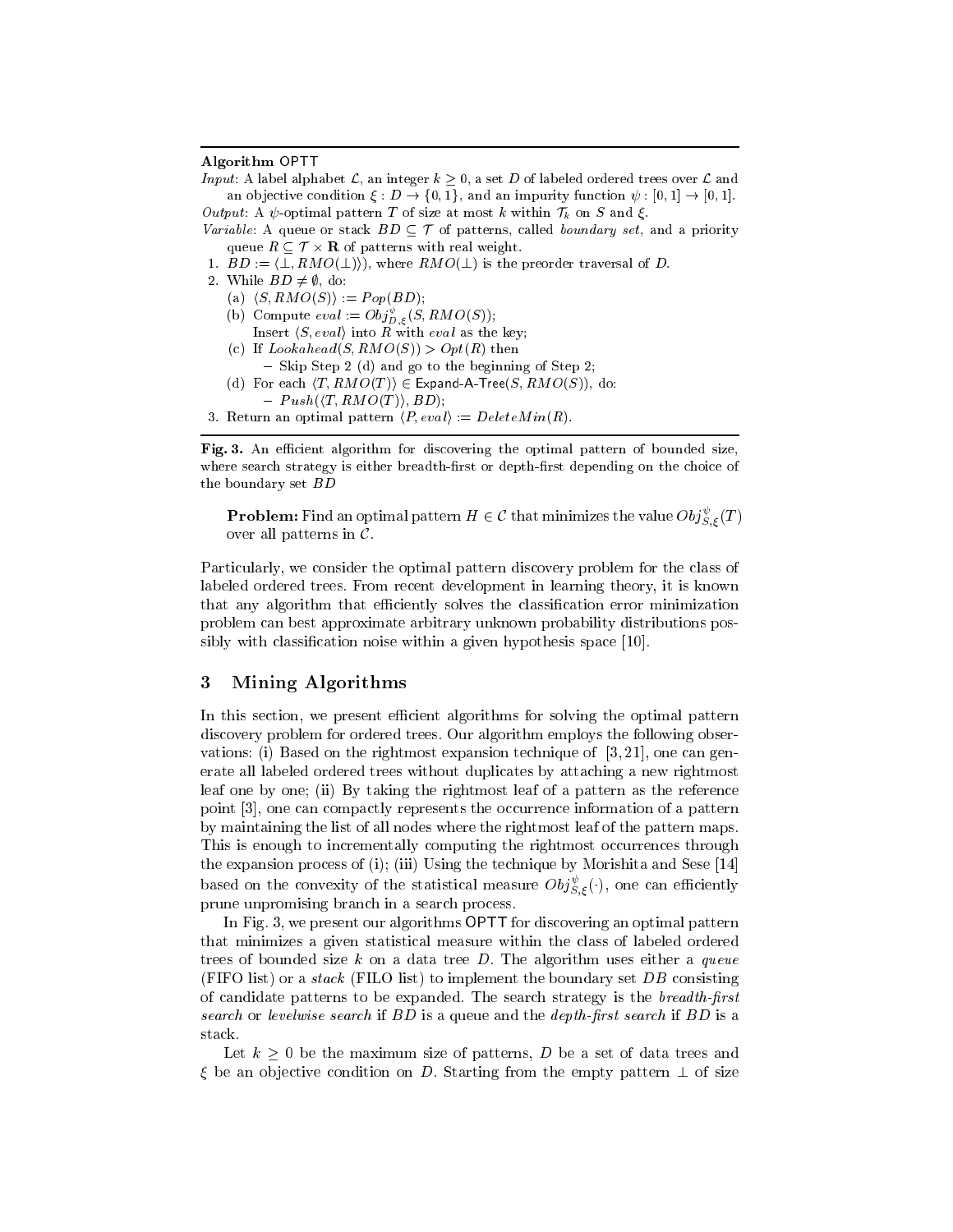

(a) A sear
h graph for ordered trees

(b) The  $(p, \ell)$ -expansion of tree S

Fig. 4. The rightmost expansion for ordered trees

zero, OPTT-D searches the hypothesis space T and labeled ordered trees of size at most  $k$  with growing candidate pattern trees by attaching a new node one by one using the subprocedure Expand-A-Tree. Whenever a new pattern tree  $T$  is generated from its predecessor S, its occurrence list  $RMO(T)$  in the data tree D is incrementally computed from  $RMO(S)$  of its predecessor S in Expand-A-Tree. In the rest of this section, we will describe the details of the algorithms.

#### 3.1 EÆ
ient Enumeration of Ordered Trees

To implement the search of optimal pattern efficiently, the search should enumerate all pattern trees in the hypothesis space fracturatiout duplicates. A possible way to do this is to design an acyclic binary relation  $\rightarrow$  on  $\mu$  , called an expansion relation, and for each candidate pattern  $P \in BD$ , to compute the set of all immediate successor of P w.r.t.  $\rightarrow$  If the obtained graph (T  $\rightarrow$ ), called an enumeration graph, forms a rooted tree, then this strategy combined with  $\rm{pread}$  in strong depth-inst search yields non-duplicate enumeration of  $\rm{\it{T}}$  . The basi idea will be illustrated in Fig. 4(a).

To do this, we expand a given pattern  $S$  by attaching a new leaf, but with the resriction that the new leaf should be attached on the rightmost branch and the rightmost child. Let  $\mathcal L$  be the label alphabet,  $S \in \mathcal T$  be any pattern tree of size  $k - 1 \geq 0$  and  $rm(S) = k - 1$  be the rightmost leaf of S. For every  $0 \leq pdepth(rml(S))$  and every label  $\ell \in \mathcal{L}$ , the  $(p, \ell)$ -expansion of S is the labeled ordered tree  $T$  obtained from  $S$  by attaching a new node, namely  $\kappa$ , to the node  $y = \pi_{S} \kappa(x)$  with label  $\ell$  as the rightmost child of y. We define a rightmost expansion of pattern S or to be the  $(p, \ell)$ -expansion T of S for any  $p \geq 0$  and  $\ell \in \mathcal{L}$ , and write  $S \to_{\rm r} T$ .

By the following theorem, we can enumerate members of  $\mathcal T$  without dupliates using an appropriate tree traversal method.

**Theorem 1 (Asai et al., [3]).** For every nonnegative integer k, the enumeration graph  $(T^*, \rightarrow_r)$  forms a tree with the root  $\perp$ .

#### 3.2 Updating Occurrence Lists

The second key of our algorithm is how to efficiently store the information of a matching  $\varphi$  of each pattern T into the data tree D. Instead of recording the full information  $\langle \varphi(1),..., \varphi(k) \rangle$  of  $\varphi$ , our algorithm maintains only the rightmost occurrences  $Rmo(\varphi) = \varphi(k)$  as the partial information on  $\varphi$ , that is,  $Rmo(\varphi)$  is the node of D that the rightmost leaf k of T maps. We define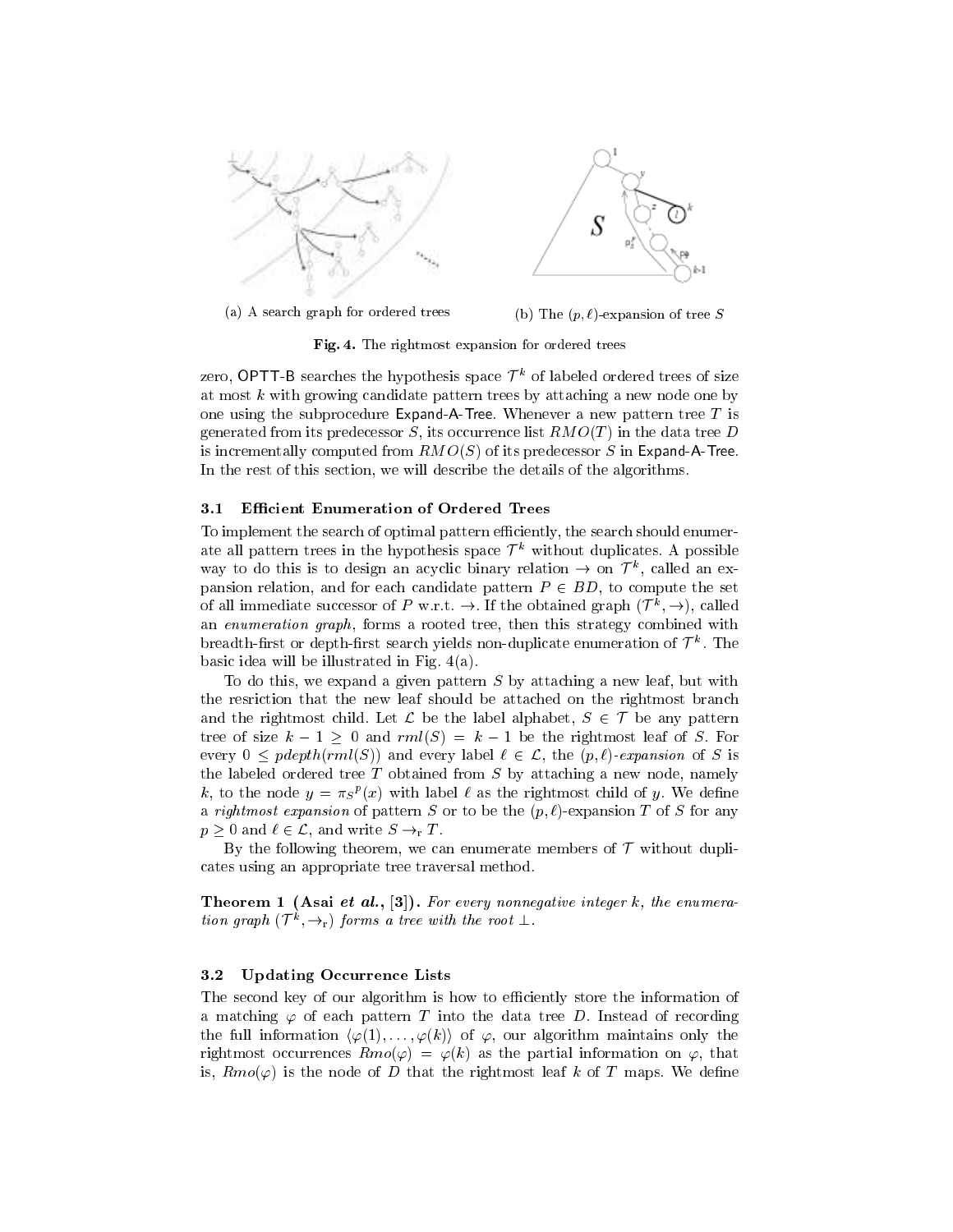Algorithm Expand-A-Tree $(S, RMO(S))$ Set  $Succ := \emptyset$ : For each pairs  $(p, \ell) \in \{0, \ldots, d-1\} \times \mathcal{L}$ , where  $d = depth(rml(S))$ is the depth of the rightmost leaf of  $S$ , do the followings: - Compute the  $(p, \ell)$ -expansion T of S;  $- RMO(T) := \text{Update-RMO}(RMO(S), p, \ell);$  /\* See Fig. 6 \*/  $- Succ := Succ \cup \{T, RMO(T)\};$ Return Succ;

Fig. 5. The algorithm for computing all successors of a pattern

Algorithm Update-RMO( $RMO, p, \ell$ )

1. Set  $RMO_{new}$  to be the empty list  $\varepsilon$  and check := null.

- 2. For each element  $x \in RMO$ , do:
	- (a) If  $p = 0$ , let y be the leftmost child of x.
	- (b) Otherwise,  $p \geq 1$ . Then, do:
		- $-$  if check  $= \pi_D{}^{\scriptscriptstyle C}(x)$  then skip  $x$  and go to the beginning of Step 2 (Duplicate-Detection).
		- Else, let y be the next sibling of  $\pi p^{p-1}(x)$  (the  $(p-1)$ st parent of x in  $D$ ) and set cneck :=  $\pi_D{}^r(x)$ .
	- (c) While  $y \neq null$ , do the following:
		- If  $L_D(y) \leq_{\mathcal{L}} \ell$ , then  $RMO_{new} := RMO_{new}$  (y); /\* Append \*/
		- $-y := next(y);$  /\* the next sibling \*/

```
3. Return RMO_{\text{new}}.
```
Fig. 6. The incremental algorithm for updating the rightmost occurrence list of the  $(p, l)$ -expansion of a given pattern T from that of T

 $RMO(T) = \{Rmo(\varphi) | \varphi \text{ is a matching function of } T \text{ into } D \}$  to be the set of the rightmost occurrences of  $T$ .

Example 2. In Fig. 2, the pattern tree <sup>T</sup> has three rightmost o

urren
es 4; 6 and 10 in the data tree D. Then, the root-occurrences 2 and 7 of T can be easily computed by taking the parents of  $4, 6$  and  $10$  in  $D$ .

Fig. 6 shows the algorithm Update-RMO that, given the  $(p, \ell)$ -expansion T of a pattern S and the list of the rightmost occurrence  $RMO(S)$  of S, computes the list of the rightmost occurrences  $RMO(T)$  without duplicates. This algorithm is base on the following observation: For every node y, y is in  $RMO(T)$  iff there is a node x in  $RMO(S)$  such that y is the strict younger sibling of the  $(p-1)$ -th parent of x. Although a straightforward implementation of this idea still results duplications, the *Duplicate-Detection* technique  $\begin{bmatrix} 3 \end{bmatrix}$  ensures the uniqueness of the rightmost occurrences computed by the algorithm (See  $[3]$ , for detail).

**Lemma 1 (Asai et al.** [3]). For a pattern S, the algorithm Update-RMO exative the elements in the element in RMO(T) in the RMO(S) with at the elements where T is a right-contract experience of S.

#### 3.3 Pruning by Convexity

For the optimal pattern discovery, Morishita *et al.* [14] presented an efficient pruning te
hnique as follows.

Let  $(D, \xi)$  be an input collection. For every pattern T, the value of the objective function  $Obj_{S,\epsilon}^*(T)$  is determined by the contingency table  $(M_1^+,M_0^+,N_1^+,N_0^+)$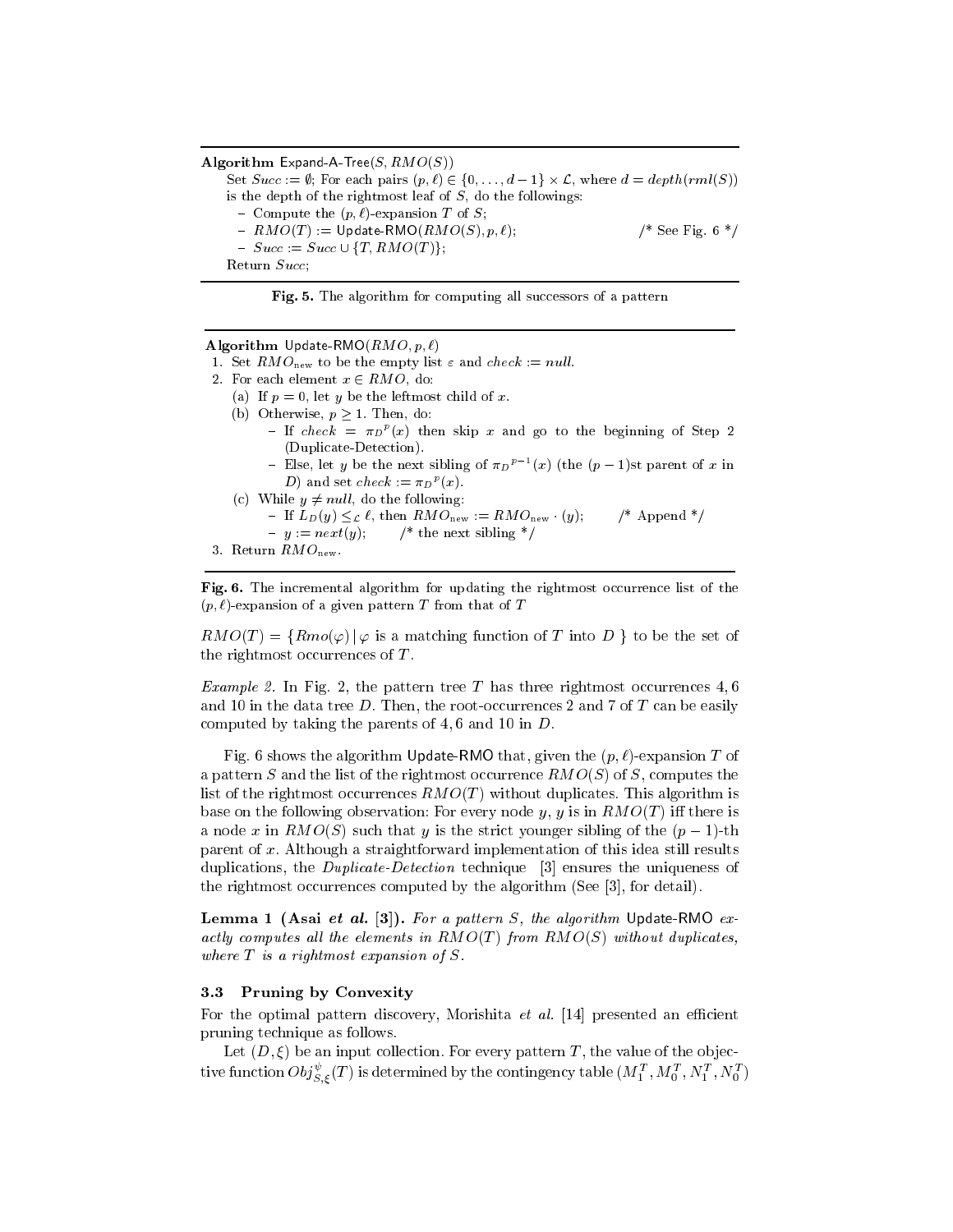defined by T on  $(D,\xi)$ . If we fixed the instance  $(D,\xi),\,U$ 0 $j_{\stackrel{\cdot }{\cal S},\,\xi}(T)$  can be regarded as a function of a point  $(M_{1}^{\tau},M_{0}^{\tau})$  in 2-dimensional plane  $[0,1]^{+}$ . Hence, we can write  $Obj_{S,\varepsilon}^s(M_1^+, M_0^+)$  for  $Obj_{S,\varepsilon}^s(T)$ . Then, we say that  $Obj_{S,\varepsilon}^s(T)$  is convex if  $\mathit{Obj}_{S,\epsilon}(\cdot,\cdot)$  is convex in the usual sense on  $[0,1]^2$ . We note that if a pattern tree T is a direct or indirect successor of S, i.e.,  $S \to T$ , then the point  $(M_0^T, M_1^T)$  for **T** is interior of the point  $(M_0^-, M_1^+)$  for S. Then, Morishita and Sese [14] showed the following theorem.

Theorem 2 (Morishita and Sese [14]). For pattern trees  $S, T, t \, S \rightarrow T$  and  $\sum_{i=1}^{n}$  for  $\sum_{i=1}^{n}$  for  $\sum_{i=1}^{n}$  is  $\sum_{i=1}^{n}$  is  $\sum_{i=1}^{n}$  if  $\sum_{i=1}^{n}$  is  $\sum_{i=1}^{n}$  if  $\sum_{i=1}^{n}$  if  $\sum_{i=1}^{n}$  if  $\sum_{i=1}^{n}$  if  $\sum_{i=1}^{n}$  if  $\sum_{i=1}^{n}$  if  $\sum_{i=1}^{n}$  if  $\sum_{i=1}^{n}$ 

$$
\min\{Obj_{S,\varepsilon}^{\psi}(0,M_0),Obj_{S,\varepsilon}^{\psi}(M_1,0)\} \le Obj_{S,\varepsilon}^{\psi}(M_1,M_0). \tag{1}
$$

In the algorithm OPTT of Fig. 3, we used the pruning te
hnique based on the above theorem in Step <sup>2</sup> (
), where the subpro
edure Lookahead omputes the value of the left hand side of Eq. 1. From [13, 14] the object of the observe based on the following impurity fun
tions have the onvexity: the lassi
ation error, the information entropy, Gini index function, and Chi2 findex function.

#### 3.4 Theoreti
al Analysis: The Case of Bounded Pattern Size

Now, we give a ase analysis on the performan
e of our algorithm in the ase that maximum pattern size is bounded by a constant  $k \geq 0$ . Let  $b \geq 0$  be the branching factor of input database that plane a growing that we have a growing series.  $(D_i)_{i\in\mathbb{N}}$  of data trees. For every i, let  $N_i$  be the size of the data tree  $D_i$  and  $L_i$  be the number of distinct labels appearing in  $D_i$ . Since we encode attribute ontents as the common the text of the text common the text case of the text case, the process case  $\mu$ is ally bounded by proton function  $\mathcal{C}_1$  , and the function  $\mathcal{C}_2$  and  $\mathcal{C}_3$  . The function  $\mathcal{C}_4$ e.g.,  $f(N) = N$  for  $0 \leq \alpha \leq 1$ .

Now, we will estimate the time omplexity of <sup>a</sup> straightforward enumerationand-test algorithm. Let Zi be the number of distin
t labeled ordered trees of size k and with at most  $L_i$  labels. Since  $Z_i = \Omega(2^{c \kappa} \cdot L_i)$  for some  $c > 0$ , such an algorithm requires  $\mathcal{O}(2^{+\kappa}N+\kappa)$  thme, which is not linear even when  $\kappa = O(1)$ .

In ontrast, the following theorem says that under the above assumptions, the running time of the breadth-theory in the level of the breadth-  $\mathbf{Q}$  and  $\mathbf{Q}$ is linear in the total size N of  $D \subseteq \mathcal{T}$  when k and b are constants. The same upperbound holds for the depth-rst version, too. This method also gives <sup>a</sup> more presses estimation of the running time of the algorithm FREQT in  $\mathbb{R}^n$ 

Theorem 3. Under the above assumptions, the running time of OPTT on the input conection  $D$  is bounded by  $O(k^{\kappa+\kappa})$  of  $N$  , where is the total size of  $D$  .

Proof. We will estimate the upper bound of the sum Rk of the length the rightmost o

urren
es of the patterns generated in the <sup>k</sup>-th stage. By an argument in [3], it follows that the running time of OPTT is bounded above by the sum  $\sum_{l=0}^{k-1}$  lRl. For every  $0 \le p \le k$ , if we define  $R_{k,p}$  to be the sum of the rightmost occurrences of those trees in  $\mathcal{T}_k$  generated in the k-th stage by  $(p, \ell)$ -expansion for some  $\ell$  then we have  $R_k = \sum_{n=0}^{k-1} R_{k,p}$ . Trivially,  $R_0 = R_{0,0} \leq N_i$ . Inductively, we can show that  $R_{k,p} \leq bR_{k-1}$  for every  $0 \leq p,q \leq k$ . Then, we can show that  $R_k \leq \sum_{p=0}^{k-1} R_{k,p} \leq k b R_{k-1}$ . Solving this recurrence, we have  $R_k = O(k^{k-1}b^{k-1}N_i)$ , and thus the result immediately follows.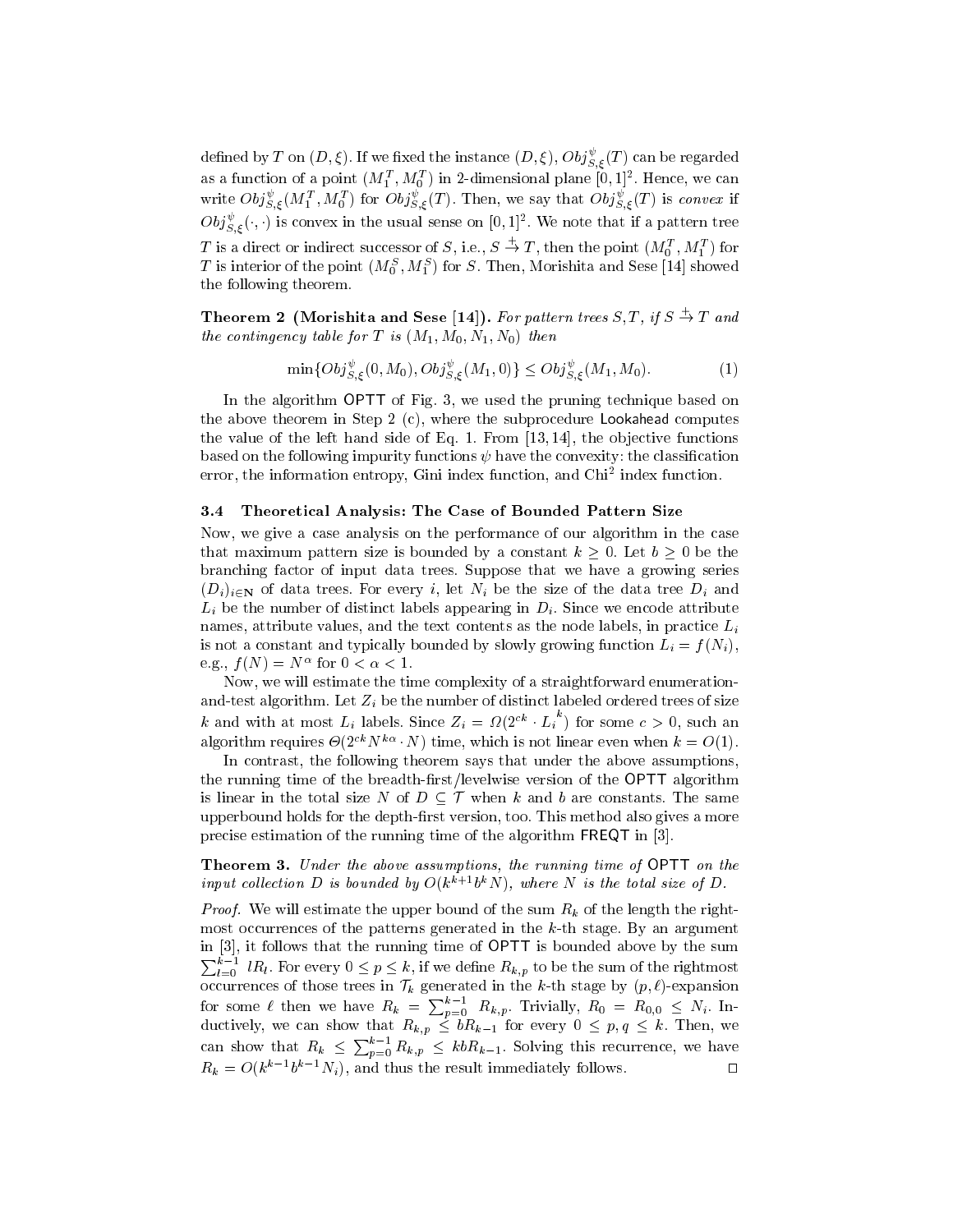#### $3.5$ Theoretical Analysis: The Case of Unbounded Pattern Size

The maximum agreement problem (MA, for short) is a dual problem of the classification error minimization problem and defined as follows: Given a pair  $(D, \xi)$ , find a pattern T that maximizes the *agreement* of T, i.e., the ratio of documents in  $S$  that is correctly classified by  $T$ .

Recently, Ben-David *et al.* [5] showed that for any  $\varepsilon > 0$ , there is no polynomial time  $(770/767 - \varepsilon)$ -approximation algorithm for the maximum agreement problem for Boolean conjunctions if  $P \neq NP$ . When we can use arbitrary many labels, we can easily show the following theorem by using the approximation factor preserving reduction  $[17]$ . The proof is easy, but it indicates that the restriction of bounded pattern size is really necessary for efficient optimized pattern discovery. (The proof is attached in the appendix.)

**Theorem 4.** For any  $\varepsilon > 0$ , there exists no polynomial time (770/767 –  $\varepsilon$ )approximation algorithm for the maximum agreement problem for labeled ordered trees of whose whole size one who whose whole alphabet with it is the process of the first is true to the dist even when enter the maximum wepth of trees is at most three or the maximum de bran
hing of trees is at most two.

#### <sup>4</sup> Experimental Results

We have experimented with the algorithms on the following two data sets. The data sets are Citeseers (5.6MB) and Imdb, where HTML/XML attributes and text values are en
oded by the tags and nodes in a labeled ordered tree. The data set Citeseers is a collection of CGI generated HTML pages collected from an online bibliographic archive Citeseers , whose data tree has 196,247 nodes and 7,125 unique tags. The data set Imdb is a olle
tion of XML data generated with a hand-coded Perl script from the HTML pages collected from an online movie database, alled the Internet Movie Database (IMDb) <sup>4</sup> .

In the experiments, the tree mining algorithms we tested are the followings: The breadth-first/levelwise search version (OPTT+BF) and the depth-first sear
h version (OPTT+DF) of the optimized tree miner OPTT of this paper  $(Fig. 3)$ ; The frequent tree miner  $FREGT$  of  $[3]$  with breadth-first/levelwise search  $(OPTT+DF)$ . We also implemented pruning with convexity (denoted by C). All algorithms were implemented in Java (SUN JDK1.3.1 JIT) using a DOM library (OpenXML). Experiments were run on PC (Pentium III 600MHz) with 512 megabytes of main memory running Linux 2.2.14 or Windows 2000.

#### S
alability and Running Time

Fig. 7 shows the running time against the size of the data tree when the maximum size of the pattern trees is fixed to  $k = 5$ . The data set is Citeseers, and the size of the input collection ranges from  $5(\text{pages})/316(KB)/22847(\text{nodes})$  to 180(pages)/5.61(MB)/402740(nodes). Then, the running time seems to linearly scale on this data set for fixed  $k$ . It fits to the theoretical bound in Section 3.4.

Fig. 8 shows the running time with varying the maximum pattern tree size  $k$  from 1 to 11. The data set is a fragment of Imdb, and the size of the input collection is fixed to  $18$ (documents)/39.4(KB)/5835(nodes) containing 759 unique labels. Since the y-axis is log-scaled, the almost linear plot confirms the

nttp://citeseer.n].nec.com/ -

<sup>4</sup> http://www.imdb.
om/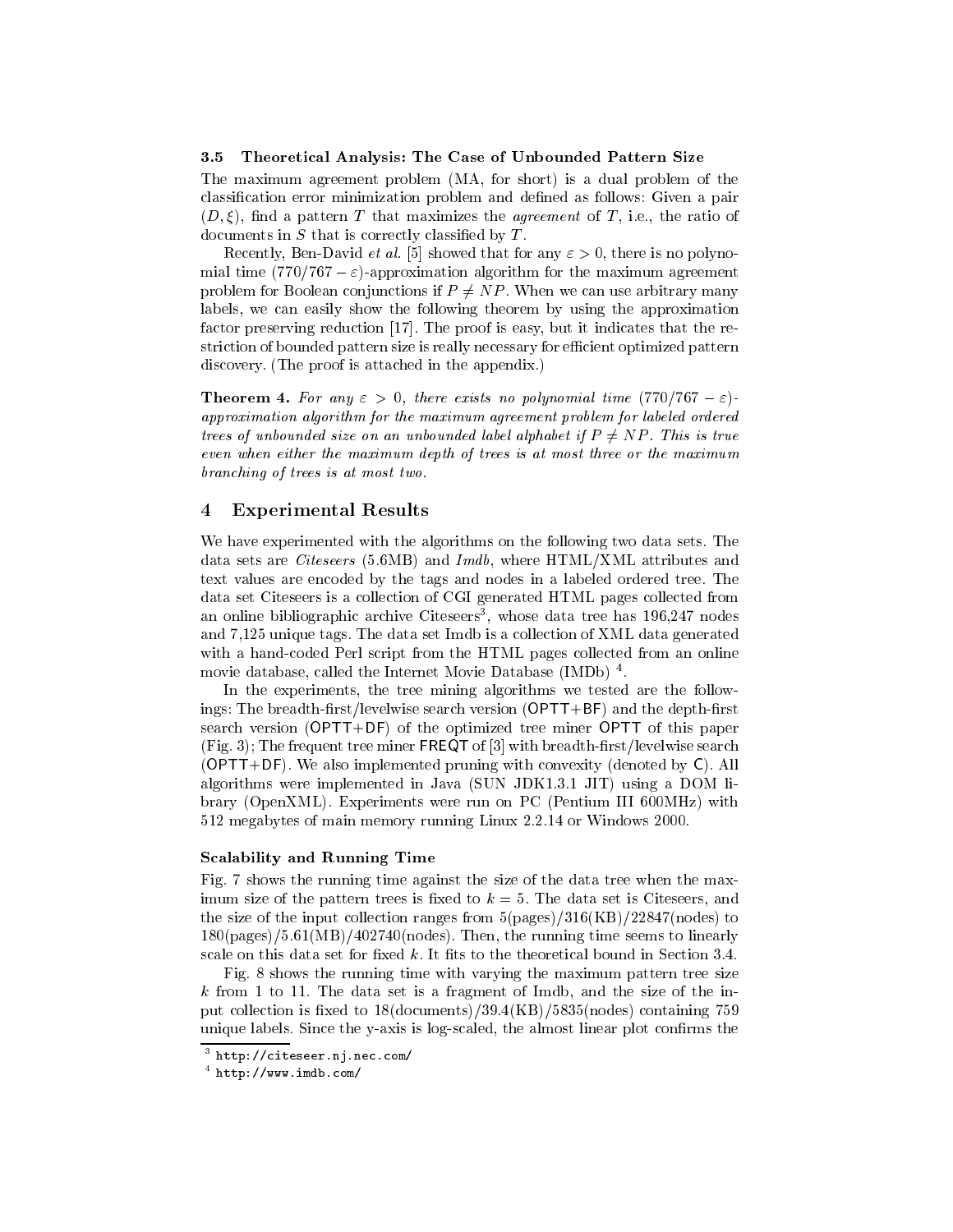

Fig. 7. The s
alability: The running time with varying the input data size.

Fig. 8. The running time with varying the maximum pattern size.

The second in the comparison of the second algorithmic in the space mining and space of the space of the space

|             |                       |                          |                                                 | $\lvert \text{Algorithm} \rvert \text{OPTT} + \text{DF} \rvert \text{OPTT} + \text{DF} + \text{C} \rvert \text{OPTT} + \text{BF} \rvert \text{OPTT} + \text{BF} + \text{C} \rvert \text{FREQT(0.1%)} + \text{BF} \rvert$ |
|-------------|-----------------------|--------------------------|-------------------------------------------------|--------------------------------------------------------------------------------------------------------------------------------------------------------------------------------------------------------------------------|
| <b>Time</b> | $ 297 \text{ (sec)} $ | 21.5 (sec)    20.2 (sec) | 200 (sec)                                       | 10 4 (sec)                                                                                                                                                                                                               |
| Space       | 8.0 (MB)              |                          | 8.0 (MB) $\left  96.4 \right $ (MB)   96.4 (MB) | 20.7 (MB)                                                                                                                                                                                                                |

theoretical analysis of Section 3.5; when the data size is fixed, the running time is exponential in the maximum pattern size  $k$ .

#### Sear
h Strategies and Pruning Te
hniques

Table. 1 shows the running time of versions of optimized tree miners OPTT+DF, OPTT+DF+C, OPTT+BF, OPTT+BF+C, and a frequent tree miner FREQTon the same data set to that of Fig. 8. This experiment shows that on this small data set, the difference in the running time between the depth-first search (denoted by DF) and the breadth-first search (denoted by BF) in Section 3.1 is not significant, while DF saves the main memory size more than ten times than BF. From this, the depth-first search strategy is an attractive choice in situations that only a limited amount of main memory is available. Also, the use of pruning with convexity (denoted by  $C$ ) in Section 3.3 is effective in the depth-first search; OPTT+DF+C is 1.5 times faster than OPTT+DF.

#### **Conclusion**  $\overline{5}$

In this paper, we studied the optimized pattern discovery problem for the class of labeled ordered trees by modeling semi-stru
tured data as labeled ordered trees. We presented an efficient mining algorithm that finds the labeled ordered trees that optimize a given statistical objective function on a binary labeled collection of labeled ordered trees. Experimental results confirmed that the proposed algorithm is s
alable for mining trees of bounded size. We also ompared the breadth-first and the depth-first search strategies and the use of pruning te
hnique with onvexity.

#### A
knowledgments

The authors would like to thank Thomas Zeugmann, John Case, Akihiro Yamamoto, Masayuki Takeda, Ayumi Shinohara, and Shini
hi Shimozono, Daisuke Ikeda and Akira Ishino for fruitful dis
ussion on this issue. The fourth author also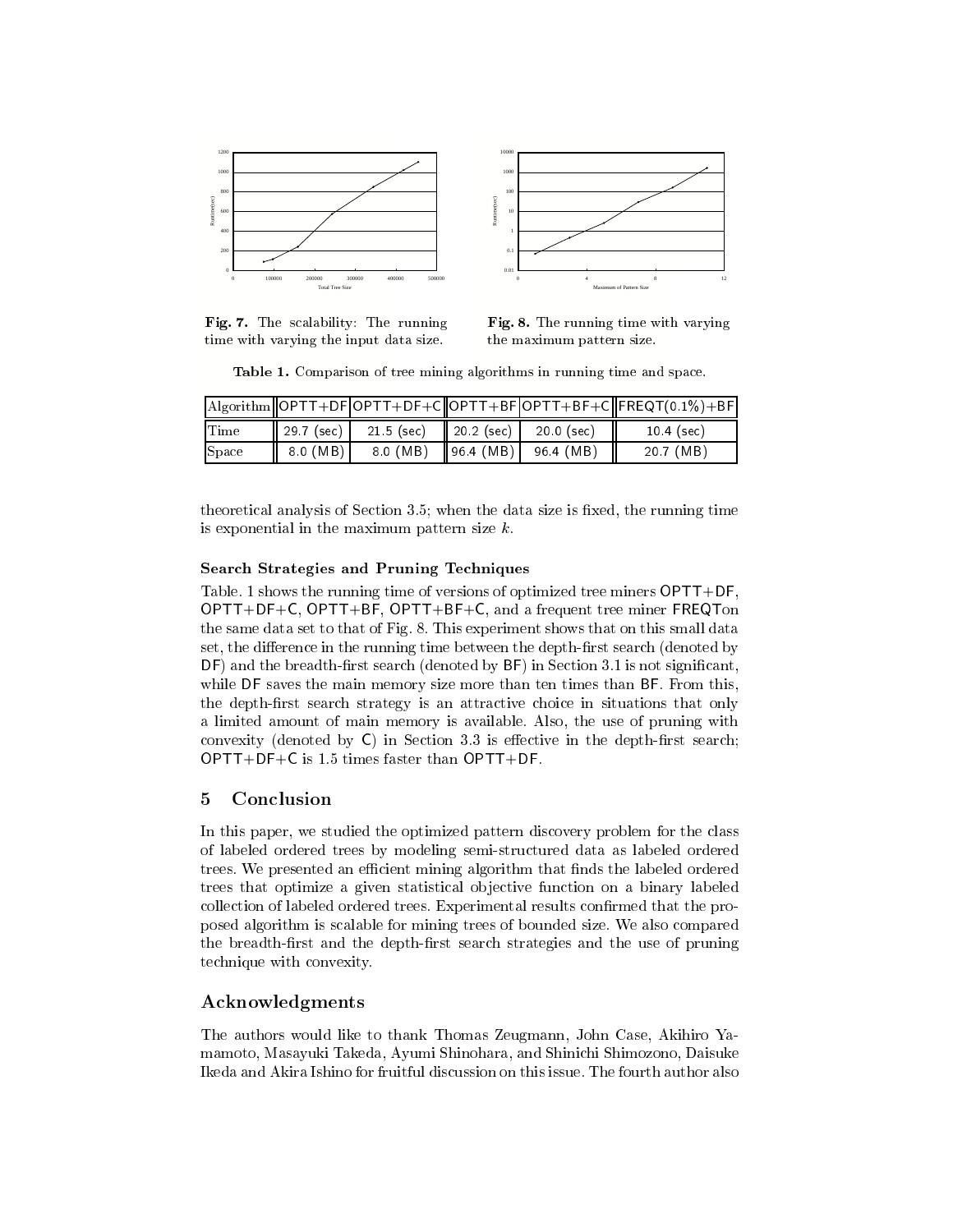wo morishita, Masaru Shini masaru Kitsuregawa, Masaru Morishita, Masaru Tokuyama, Takeshi Tokuyama, Takeshi and Yoshito Toyama for their valuable omments and dis
ussions.

#### Referen
es

- 1. S. Abiteboul, P. Buneman, and D. Suciu. Data on the Web. Morgan Kaufmann, 2000.
- 2. A. V. Aho, J. E. Hopcroft, and J. D. Ullman. Data Structures and Algorithms. Addison-Wesley, 1983.
- 3. T. Asai, K. Abe, S. Kawasoe, H. Arimura, H. Sakamoto, and S. Arikawa. Efficient substructure discovery from large semi-structured data. In Proc. the 2nd SIAM Int'l Conf. on Data Mining (SDM2002), 2002 (To appear).
- 4. R. J. Bayardo Jr. Efficiently mining long patterns from databases. In Proc. SIG- $MOD98, 85-93, 1998.$
- 5. S. Ben-David, N. Eiron, and P. M. Long, On the difficulty of Approximately Maximizing Agreements, In Proc. COLT 2000, 266-274, 2000.
- 6. L. Dehaspe, H. Toivonen, and R. D. King. Finding frequent substructures in chemical compounds. In Proc. KDD-98, 30-36, 1998.
- 7. L. Devroye, L. Gyorfi, G. Lugosi, A Probablistic Theory of Pattern Recognition, Springer-Verlag,1996.
- 8. T. Fukuda, Y. Morimoto, S. Morishita, and T. Tokuyama. Data mining using two-dimensional optimized association rules. In Proc. SIGMOD'96, 13-23, 1996.
- 9. A. Inoku
hi, T. Washio and H. Motoda An Apriori-Based Algorithm for Mining Frequent Substructures from Graph Data, Proc. PKDD 2000, 13-23, 2000.
- 10. M. J. Kearns, R. E. Shapire, L. M. Sellie, Toward efficient agnostic learning. Machine Learning, 17(2-3), 115-141, 1994.
- 11. T. Matsuda, T. Horiu
hi, H. Motoda, T. Washio, K. Kumazawa, and N. Arai. Graph-based induction for general graph structured data. In *Proc. DS'99*, 340– 342, 1999.
- 12. T. Miyahara, T. Shoudai, T. U
hida, K. Takahashi, and H. Ueda. Dis
overy of frequent tree structured patterns in semistructured web documents. In Proc. PAKDD- $2001, 47{-}52, 2001.$
- 13. S. Morishita, On classification and regression, In Proc. Discovery Science '98, LNAI 1532, 49-59, 1998.
- 14. S. Morishita and J. Sese, Traversing Itemset Lattices with Statistical Metric Pruning, In Proc. PODS'00, 226-236, 2000.
- 15. R. Rastogi, K. Shim, Mining Optimized Association Rules with Categorical and Numeric Attributes, Proc. ICDE'98, 503-512, 1998.
- 16. K. Tanigu
hi, H. Sakamoto, H. Arimura, S. Shimozono, and S. Arikawa. Mining semi-structured data by path expressions. In *Proc. DS2001*, 387-388, 2001.
- 17. V. V. Vazirani, Approximation Algorithms, Springer, Berlin, 1998.
- 18. W3C Recommendation. *Extensibe Markup Language (XML)* 1.0, second edition, 06 October 2000. http://www.w3.org/TR/REC-xml.
- 19. J. T. L. Wang, B. A. Shapiro, D. Shasha, K. Zhang, and C.-Y. Chang. Automated discovery of active motifs in multiple rna seconary structures. In Proc. KDD-96, 70-75, 1996.
- 20. K. Wang and H. Q. Liu. Discovering structual association of semistructured data. IEEE Trans. Knowledge and Data Engineering  $(TKDE2000)$ ,  $12(3):353-371$ , 2000.
- 21. M. J. Zaki. Efficiently mining frequent trees in a forest. Computer Science Department, Rensselaer Ployte
hni Institute, PRI-TR01-7-2001, 2001. http://www.
s.rpi.edu/~zaki/PS/TR01-7.ps.gz